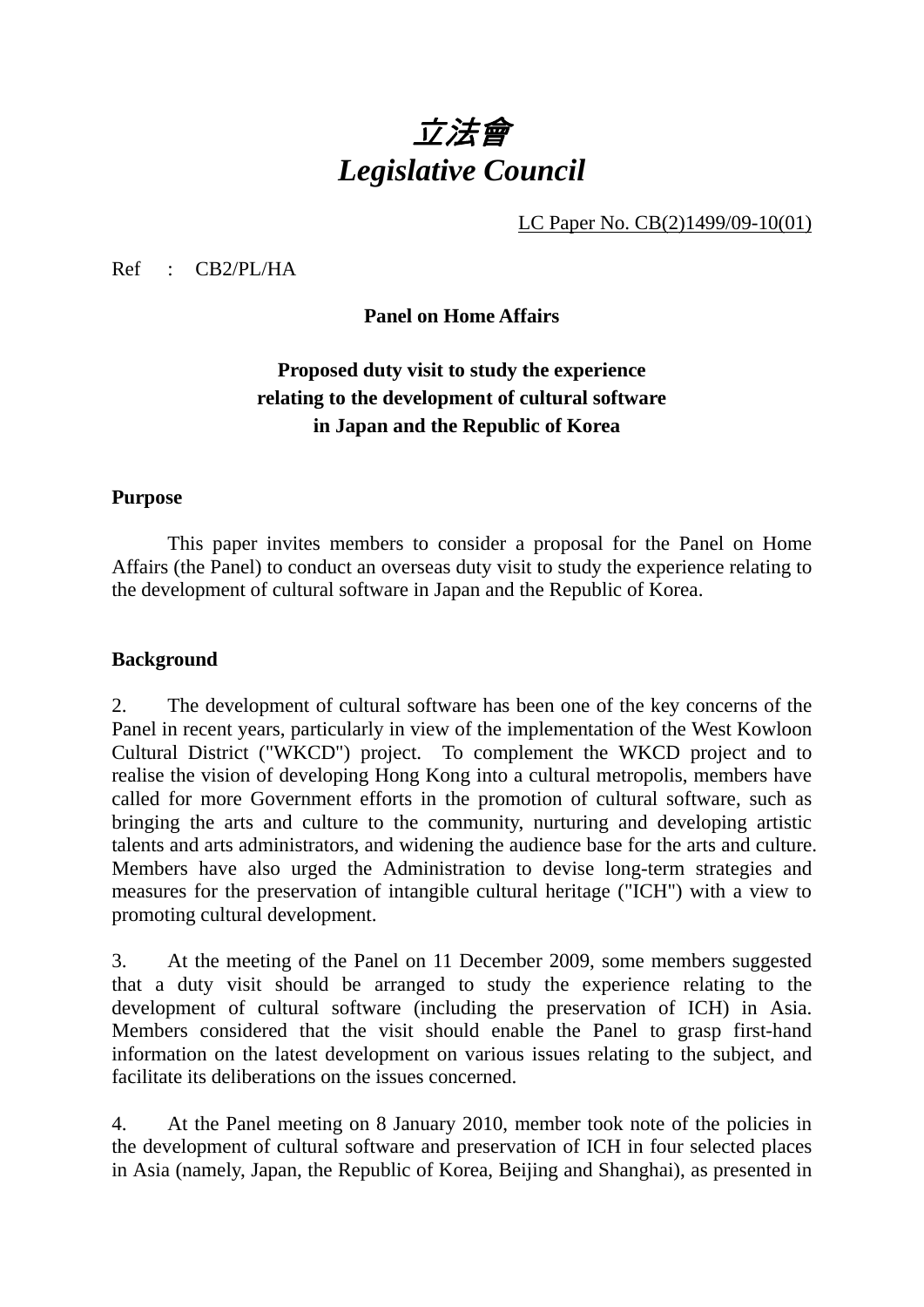the information notes issued to members vide LC Paper No. CB(2)652/09-10(05). To facilitate planning and preparation for the proposed visit, the Panel agreed that members' further views should be invited on the scope, areas of interest and the timing of the visit. The questionnaire seeking members' views was issued to members vide LC Paper No. CB(2)776/09-10 on 18 January 2010.

5. The Panel took note of members' views as expressed in the questionnaire at its meeting on 5 February 2010. On the basis of the views collected, the Panel agreed that the duty visit should be arranged in early August 2010 to study the experience in the development of cultural software in Japan and the Republic of Korea, focusing particularly on the following areas -

- (a) development of arts programmes (such as community-driven initiatives in the development of the arts and culture; collaboration among official agencies, the arts community, private and commercial sector, and the public in the promotion of the arts and culture);
- (b) arts education and manpower training (such as nurturing and training of artistic talents and arts administrators; promotion of arts education in the community and schools; platforms to bring people together for exchanges in the arts and culture); and
- (c) preservation and promotion of ICH (such as strategies and efforts in safeguarding and development of ICH; initiatives in promoting public interest in and awareness of ICH).

# **Objectives of the visit**

- 6. The objectives of the proposed visit are as follows
	- (a) to obtain first-hand information on and study the experience in the development of the arts and culture (particularly in the areas of arts programme development, arts education and manpower training), and preservation and promotion of ICH; and
	- (b) to exchange views with the relevant parties involved in the formulation and implementation of strategies and measures for the promotion of cultural software and preservation of ICH.

# **Proposed timing of the visit**

7. Having regard to members' views, the visit is tentatively proposed for early August 2010, say during the first week of August. Taking into account the flight time and the schedule for visiting the organisations concerned and exchanging views